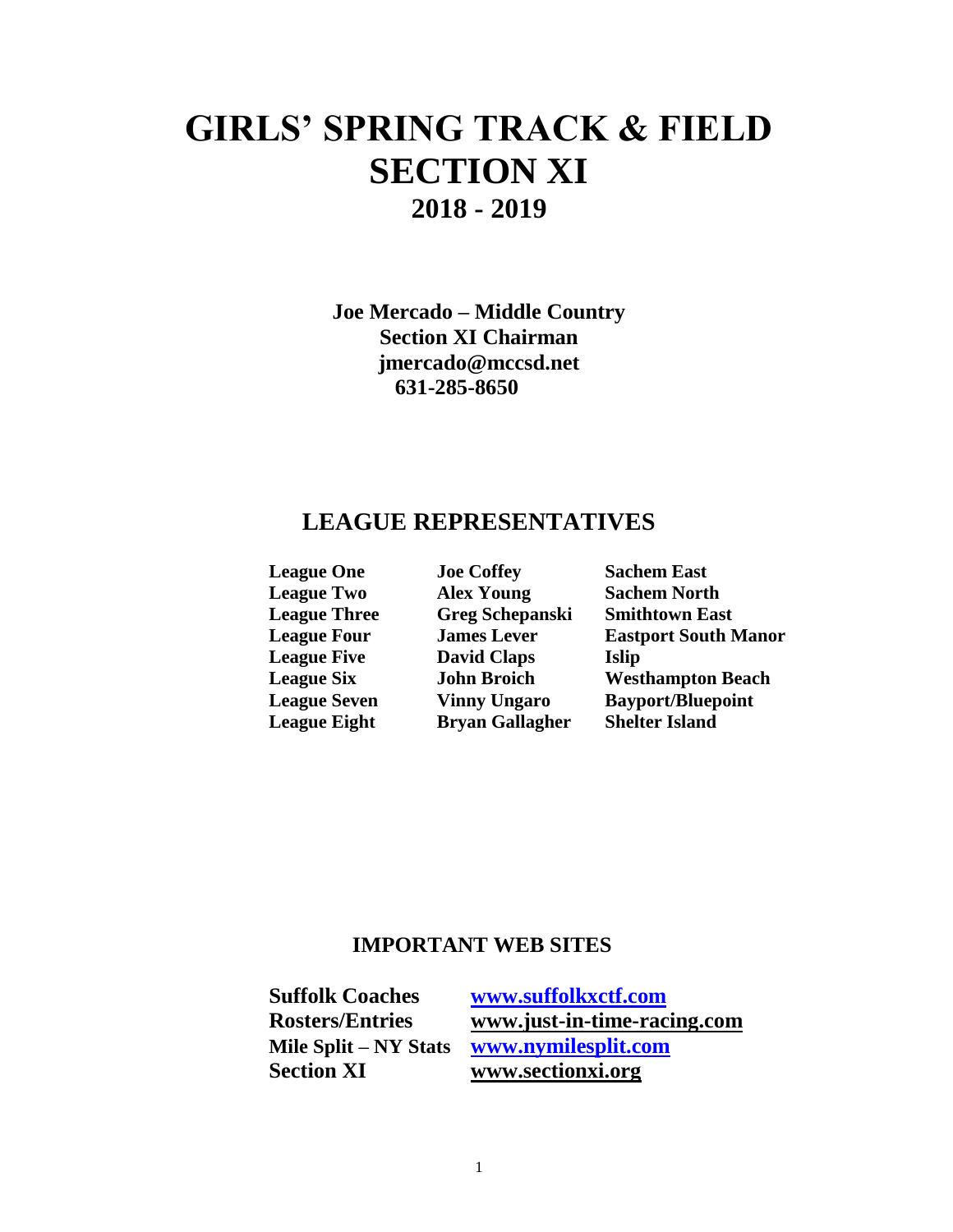# **2019 Spring Track & Field Placement**

|                              | 1350 or       |                                  |            |                                        | 799-  |
|------------------------------|---------------|----------------------------------|------------|----------------------------------------|-------|
| <b>Division 1</b>            | <b>Higher</b> | <b>Division 2</b>                | 1349 - 800 | <b>Division 3</b>                      | Lower |
| <b>Brentwood</b>             | 4525          | Copiague                         | 1234       | <b>Harborfields</b>                    | 797   |
| <b>Middle Country</b>        | 2279          | <b>Half Hollow Hills</b><br>East | 1225       | <b>Rocky Point</b>                     | 775   |
| Longwood                     | 2142          | <b>Smithtown West</b>            | 1178       | Islip                                  | 749   |
| <b>William Floyd</b>         | 1972          | <b>Smithtown East</b>            | 1165       | Westhampton                            | 739   |
| Patchogue-<br><b>Medford</b> | 1793          | <b>Huntington</b>                | 1137       | <b>East Hampton</b>                    | 731   |
| <b>Central Islip</b>         | 1693          | <b>North Babylon</b>             | 1100       | <b>Sayville</b>                        | 731   |
| <b>Sachem East</b>           | 1645          | <b>West Islip</b>                | 1060       | <b>Amityville</b>                      | 691   |
| <b>Ward Melville</b>         | 1645          | <b>Bellport</b>                  | 1013       | <b>Miller Place</b>                    | 645   |
| <b>Commack</b>               | 1642          | <b>Deer Park</b>                 | 995        | Wyandanch                              | 594   |
| <b>Sachem North</b>          | 1609          | <b>Comsewoque</b>                | 970        | <b>Shoreham-Wading</b><br><b>River</b> | 588   |
| <b>Bay Shore</b>             | 1505          | <b>East Islip</b>                | 947        | Mt. Sinai                              | 584   |
| Connetquot                   | 1474          | Eastport-South<br><b>Manor</b>   | 936        | <b>Bayport-Blue Point</b>              | 557   |
| <b>Walt Whitman</b>          | 1468          | <b>Half Hollow Hills</b><br>West | 924        | Elwood-John Glenn                      | 524   |
| Lindenhurst                  | 1448          | <b>West Babylon</b>              | 911        | <b>Hampton Bays</b>                    | 472   |
| <b>Riverhead</b>             | 1432          | <b>Hauppauge</b>                 | 869        | Southampton                            | 468   |
| <b>Northport</b>             | 1428          | <b>Kings Park</b>                | 813        | <b>Center Moriches</b>                 | 436   |
|                              |               |                                  |            | <b>Babylon</b>                         | 379   |
|                              |               |                                  |            | <b>Mattituck</b>                       | 321   |

## NYSPHSAA Classification

600 or Higher

599 0r Lower

**Port Jefferson 289 Southold/Greenport 279 Ross 144 Shelter Island 62**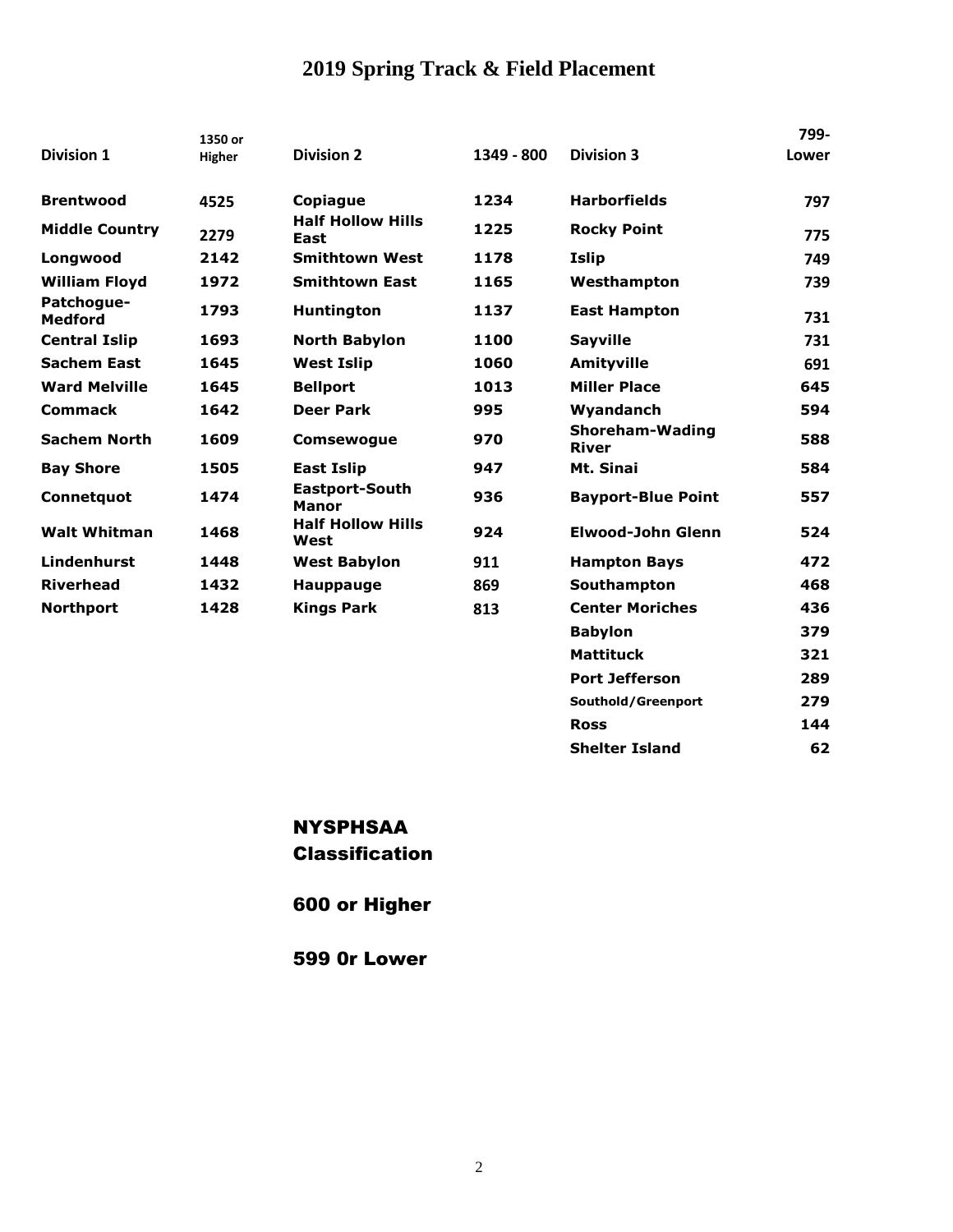## **GIRLS' SPRING TRACK**

**2018 - 2019**

- **1. Girls' Spring Track & Field will be governed by National Federation rules.**
- **2. Participation:**
	- **a. Contestants will be limited to four events per meet for league, Section XI Team and Individual Championships, and NYSPHSAA Championship.**
	- **b. An athlete must have at least six (6) competitions (meets) before competing in the Section XI Team and Individual Championships.**
- **3. Individual Competitors:**
	- **a. Individual competitors must participate in six meets to be eligible to compete in the Section XI Individual Championships.**
	- **b. Individual competitors can not compete in the Section XI Team Championships**
	- **c. Ten or more individual competitors from a school will constitute a team and must compete in the appropriate league.**
- **4. Team Rosters:**
	- **a. Schools will submit their rosters on-line: (www.just-in-time-racing.com) Password: [eltorotf@optonline.net](mailto:eltorotf@optonline.net) Rosters must be in by Monday, March 18, 2019**
	- **b. Competitor Labels will be worn for all Saturday invitational, unless instructed otherwise.**
- **5. Uniforms:**
	- **a. Uniforms consist of school issued shirt and shorts or a full-length track jersey/body-suit.**
	- **b. Visible undergarments must be a solid color.**
	- **c. Relay members must have identical uniforms and identical visible undergarments.**
- **6. Entries:**
	- **a. All entries for the Section XI Team and Individual Championships will be submitted 48 hours prior to the seeding meeting using the following web site: [www.just-in-time-racing.com.](http://www.just-in-time-racing.com/) Your on-line entry is your official entry. Save your on-line entry, as it's your proof that your athletes were properly entered. Failure to do so denies your right to appeal. Entries will be posted at 12:00 noon.**
	- **b. Athletes are limited to four events, excluding relays in the Section XI Team and Individual Championships, and NYSPHSAA Championship. An athlete may only compete in 4 events.**
- **7. Seeding Information:**
	- **a. No seedtimes are permitted from relay splits.**
	- **b. No seedtimes are permitted if your athlete or relay team was disqualified.**
	- **c. Athletes must have competed in the event during the season (March - June) to receive a seed performance. No athlete will be permitted to compete in an event that they have not established a seed time/jump/throw during that season. The only exception is a medical waiver approved by Section XI.**
	- **d. Relay seeds must be actual, not composites.**
	- **e. Six names with their competitor numbers should be listed for all relays.**
	- **f. Seedtimes for all meets including the NYSPHSAA Championship will be the best actual time/jump/throw from any sanctioned meet during the season (March - June).**
- **8. Seeding Verification:**
- **a. Starting Monday, April 8, 2019 a coach will have three (3) days from the day of the performance to notify the sport chairman of said performance. Failure to do so will jeopardize the athlete from using those performances (seed) for the Section XI Team and Individual Championships.**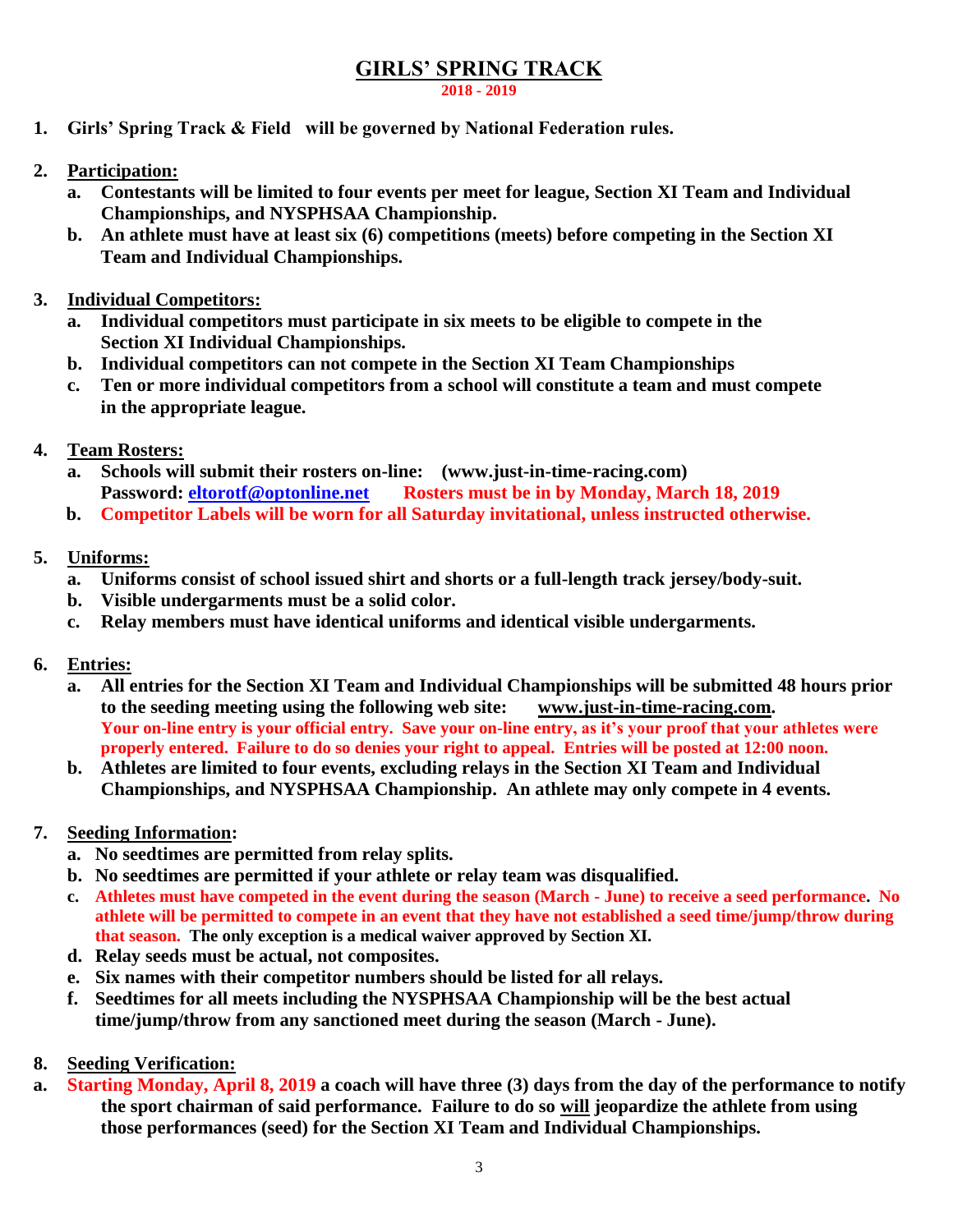## **Performance Verification Will be posted and updated every Monday & Friday**

**A coach will have 3 days from the day of a performance to send me the time/jump/throw of any competitor that has done the following performances. Failure to do so will jeopardize your athletes from using these performances for the Section XI Team Championships, and Individual Championships (State Qualifier).** 

**Seed performances must be verified prior to the seeding meeting of the team and individual championships. No seed adjustments will be permitted at seeding meeting. Last day to verify your performances for the team championships is:**

**Wednesday, May 15, 2019 (11:00 PM)**

## **Girls' Best Performances**

## **All performances must be submitted using the following web site:**

### **[www.just-in-time-racing.com](http://www.just-in-time-racing.com/)**

| <b>100 Meter High Hurdles</b> | 20.0         |
|-------------------------------|--------------|
| 100 Meter Dash                | 13.5         |
| <b>200 Meter Dash</b>         | 28.5         |
| <b>400 Meter Dash</b>         | 66.0         |
| 400 Intermediate Hurdles      | 75.0         |
| 800 Meter Run                 | 2:39.7       |
| 1500 Meter Run                | 5:30         |
| 1500 Meter Walk               | 9:00         |
| <b>3000 Meter Run</b>         | 11:59        |
| <b>High Jump</b>              | 4'6''        |
| <b>Long Jump</b>              | 14'0''       |
| <b>Triple Jump</b>            | $30^{\circ}$ |
| <b>Shot Put</b>               | $28^{\circ}$ |
| <b>Discus</b>                 | $70^{\circ}$ |
| <b>Pole Vault</b>             | 7,           |
| 2000m Steeplechase            | 10:00        |
| 400 Meter Relay               | 56.0         |
| 1600 Meter Relay              | 4:36         |
| 3200 Meter Relay              | 11:00        |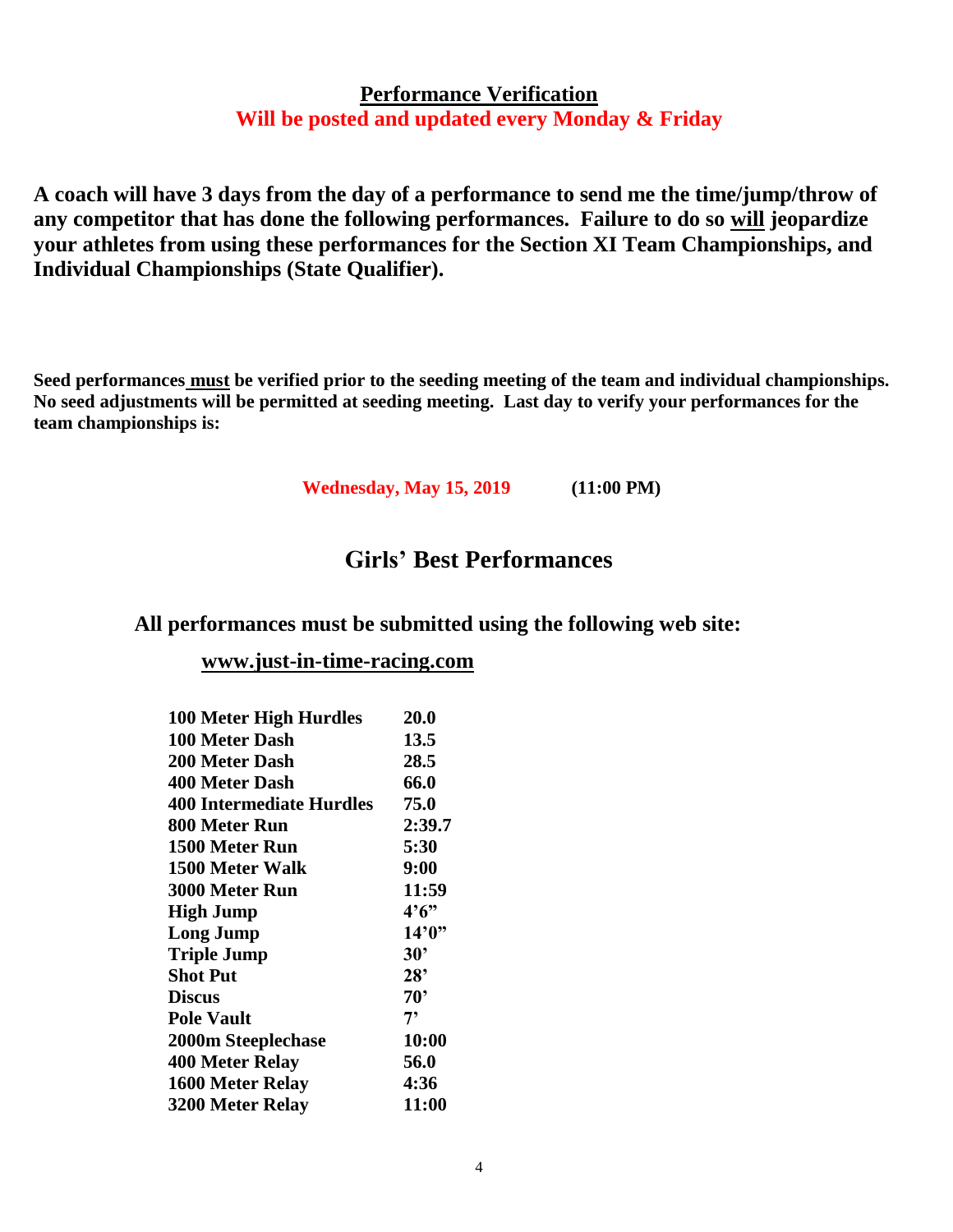Rules, Regulations **How to enter your "Best of the Season"**

- **1) Go to you Spring Track Menu**
- **2) Go to Best of the Season Menu**
- **3) Select your section – Section XI**
- **4) Select your School**
- **5) Select your gender**
- **6) Enter your password**
- **7) Press "login" (Do Not Press the "Enter Key")**
- **8) Start entering your performances**
- **9) Save all changes (Bottom of page)**

**For Relays you must have at least one name from your roster to enter a relay.**

**You must save all information.**

**What is "FAT"? - FAT is abbreviation for fully automatic timing. FAT is when a meet is timed by a camera (Lynx) and a timing sensor. These times are accurate and usually slower then hand held times.**

# **On Line Entry Procedure**

- **1) Go to: [www.just-in-time-racing.com](http://www.just-in-time-racing.com/)**
- **2) Go to: Spring Track Page**
- **3) Go to Rosters**
- **4) Select Section: (Section XI)**
- **5) Select School**
- **6) Select Gender**
- **7) Enter Password**
- **8) Press: Login (Do Not Press Enter Key)**
- **9) Go to: Meet Entries (Top left hand corner)**
- **10) Go to: Eligible Meets (Section XI Division Championships)**
- **11) Start entering your entries**
- **12) Once Completed Press (Save changes to entries – Bottom of page)**
- **13) Print a copy of your entries for your record.**

**All entries must be submitted on line by Wednesday night, 5/15/2019 (11:00 PM)**

**Seeding Meeting will be held at Dawnwood Middle School on Thursday night, 5/16/19.**

**Meeting will start at 7:00 PM**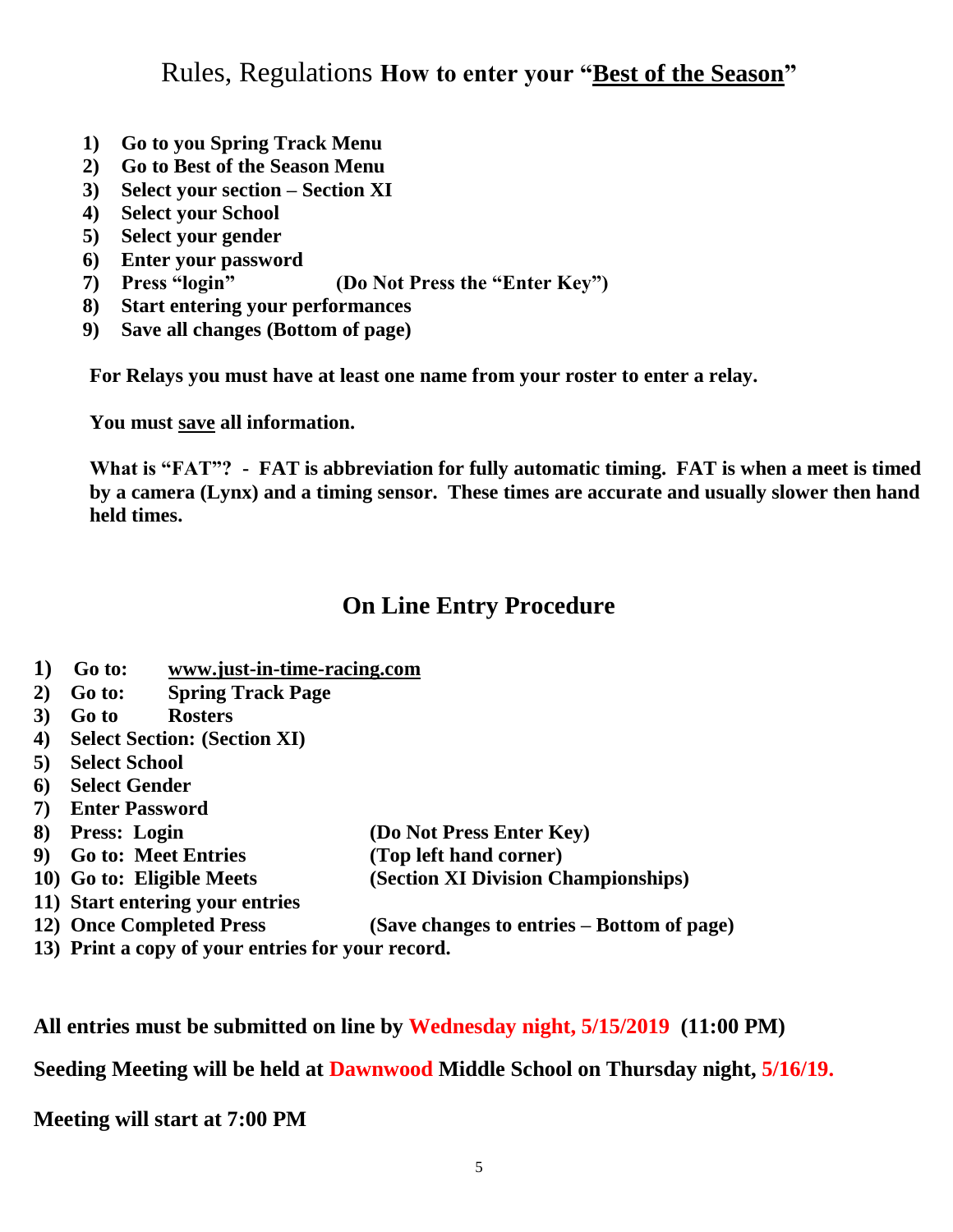# **Rules, Regulations and Responsibilities**

- 1. The track runways and landing surfaces should be measured, lined and in good condition.
- 2. Sector lines should be drawn for the discus and shot put.
- 3. All proper equipment should be on hand for conducting a meet. Cross bars, starting blocks, measuring tapes, rakes, and batons.
- 4. Volunteers can be of help to work under the authority of the officials in order to expedite the meet.
- 5. Hurdles must be arranged prior to the start of the meet and arrangements made to move them for the 400 Intermediates.
- 6. Runners and spectators must stay off the track and infield areas and in the stands during the meet. The track and infield area are not to be used as warm-up areas. The officials are to enforce this rule and the coaches are responsible for their athletes.
- 7. Coaches must meet with the officials prior to the meet to discuss equipment malfunctions or questions pertinent to the conduct of a track meet.
- 8. Coaches must sign all material required by the contract with regard to the official's fees.
- 9. Scoring for dual meets: First 5pts. Second 3pts. Third 1 pt. Relays  $5-0$
- 10. In cases where the facilities are declared unsafe, the home school shall forfeit all points in that event. See #28 – pole vault scoring in dual meets.
- 11. Participation limitations shall be:

| 100m dash thru 400m Dash/Hurdles | 3 scoring competitors      |
|----------------------------------|----------------------------|
| 800m run thru 3200m run          | 4 scoring competitors      |
| Field Events                     | 4 scoring competitors      |
| Relays                           | 1 scoring relay per school |

- 12. All competitors must have a school issued uniform. Relay teams must have identical uniforms.
- 13. In the 400m relay, each school will time it's own team. The judge/timer will cover zones 2 to 3 and 3 to 4 and the last turn. The starter will cover the start, zone 1 to 2, and the order of the finish.
- 14. All equipment in the high jump and the pole vault must meet the specifications in the rule book. In the long and triple jump, all take-off areas must meet the requirements of the rules. The use of tape for the scratch line is not permitted. A competitor must long jump at least 10 feet (girls) and 12 feet (boys) for a measurement. In the triple jump they must jump 18 feet (girls) and 32 feet (boys) for a measurement.
- 15. The judge/timer is solely responsible for the correct order of finish in all races. The judge /timer must overrule the coaches' picks if they are incorrect.
- 16. Coaches and officials must inspect the track and field areas before a meet. These areas should be free of any glass.
- 17. During the walk, the home school will count the laps for each walker while the visiting school will give the lap times. At the finish, each school will time its own competitors. The officials will judge the walk form. An athlete will be disqualified if they receive a caution from each official, three cautions from one official, or flagrant form. Each official should, if possible, give the competitor the caution immediately.
- 18. All field events (shot put, high jump, pole vault) must start at the beginning of the meet. The discus will begin at the completion of the shot put.
- 19. In all dual meets, non-scoring competitors in the 800m, walk, 1600m and the 3200m must be placed in the second row 10 meters behind the scoring row. Extra relays will be placed in lanes five and six.
- 20. In all events 400m or less, the race should be run entirely in lane, including the first leg of the 1600m relay.
- 21. Coaches must rate the officials and return the rating card to their athletic director within 24 hours.
- 22. At the end of the triple jump, each coach will hand to the referee an index card for each relay event. The relay card will include the event, school, and the names of the athletes that are running.
- 23. In the shot put, discus, long jump, and triple jump each competitor is allowed three throws or jumps.
- 24. It is recommended that only 3/16" pin spikes be used on all-weather tracks throughout Suffolk County.
- 25. Organizers of Invitational Meets must provide a breakdown of the costs of those meets.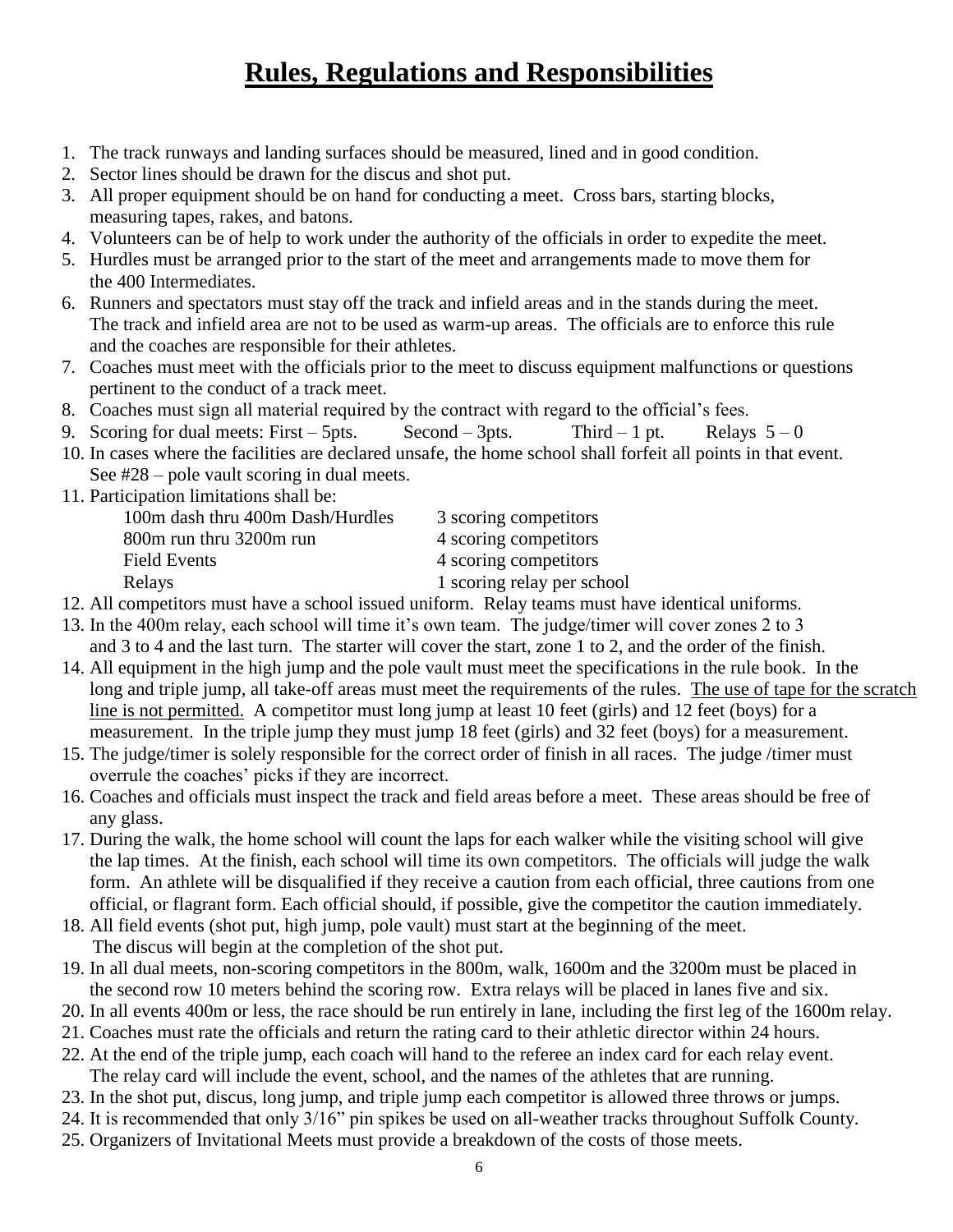- 26. Rule 3, Art. 7 Competition. Interrupted because of events beyond the control of responsible administrative authority, shall be continued from the point of interruption, unless there are conference, league, or state association rules which apply. All trials and marks made up to the point of suspension shall stand.
	- 1) If no relays have been run before the interruption, new relay cards will be submitted to the officials after the triple jump and before the call for the first relay.
	- 2) All field event competitors will be given ample time to warm up before the event may continue.
	- 3) Any member of the school's track and field team may compete in the continued portion of the meet, provided they have not already competed in the allowable four events. These athletes need not have been present the day of the original meet. (12/7/94)
- 27. Individual Competitors: Individual entries from schools which do not participate in the league dual meet
	- season may not enter Sectional Championships Meets, but may enter the Sectional Individual Meet providing:
		- 1) The Athletic Director certifies to the Section Chairman at least two weeks prior to the Section Meet that the applicant(s) has participated in at least six school scheduled meets during the season and specifies the results of the athlete's performance.
		- 2) The athlete's performance is in the top 24 in their "class".

### 28. Pole Vault Scoring in Dual Meets:

According to the National Federation Handbook "Failure of the home school to meet its obligation of providing legal equipment for an event shall result in all points for the event being forfeited to the offended team." In some cases both the host school and the visiting school in a dual meet may not have competitors to conduct the event, distribution shall only be awarded to teams that readily practice and compete in the event.

The Athletic Council approved the following procedure: October 22, 2002

- 1) Each Section XI Athletic Director must send notification to league Athletic Directors and coaches plus the Section XI office, listing the names of those athletes who will compete in the pole vault during the spring track and field season.
- 2) If the host school does not provide legal equipment and the visiting Athletic Director and coach does not verify pole vaulting competitors no points for the event will be awarded to either team.
- 3) When a host school in a dual meet does not have legal pole vaulting equipment available, points will be awarded to the visiting team if they have pole vaulters verified by the Athletic Director and coach. This will count as an event and they may only compete in three other events in the track meet.
- 4) Points will be awarded on a  $5 3 1$  basis. (One competitor  $-5$  points) (Two competitors  $-8$  points) (Three competitors  $-9$  points)
- 5) Host schools which have pole vaulting equipment will receive points only if they jump opening height (boys' – 8' and girls' – 6'). This will count as an event and they may compete in only three other events.
- 29. Pole Vaulters must bring their Pole Vault Weight Verification forms to all competitions. The form must be presented to the official in charge or the meet director before each competition begins.
- 30. Starting Heights:
	- 1) Boys' Pole Vault start at 8' bar raised 6" until 10' then 3"
	- 2) Girls' Pole Vault start at 6' bar raised 6" to completion.
	- 3) Boys' High Jump start at  $4'9''$  go to 5' then 2' to 5'10 then 1"
	- 4) Girls' High Jump start at  $3'6''$  bar raised  $3''$  to  $4'$  then  $2''$  to  $4'6''$  then  $1''$
- 31. A school will be limited to 8 competitors in the long jump and 8 competitors in the triple jump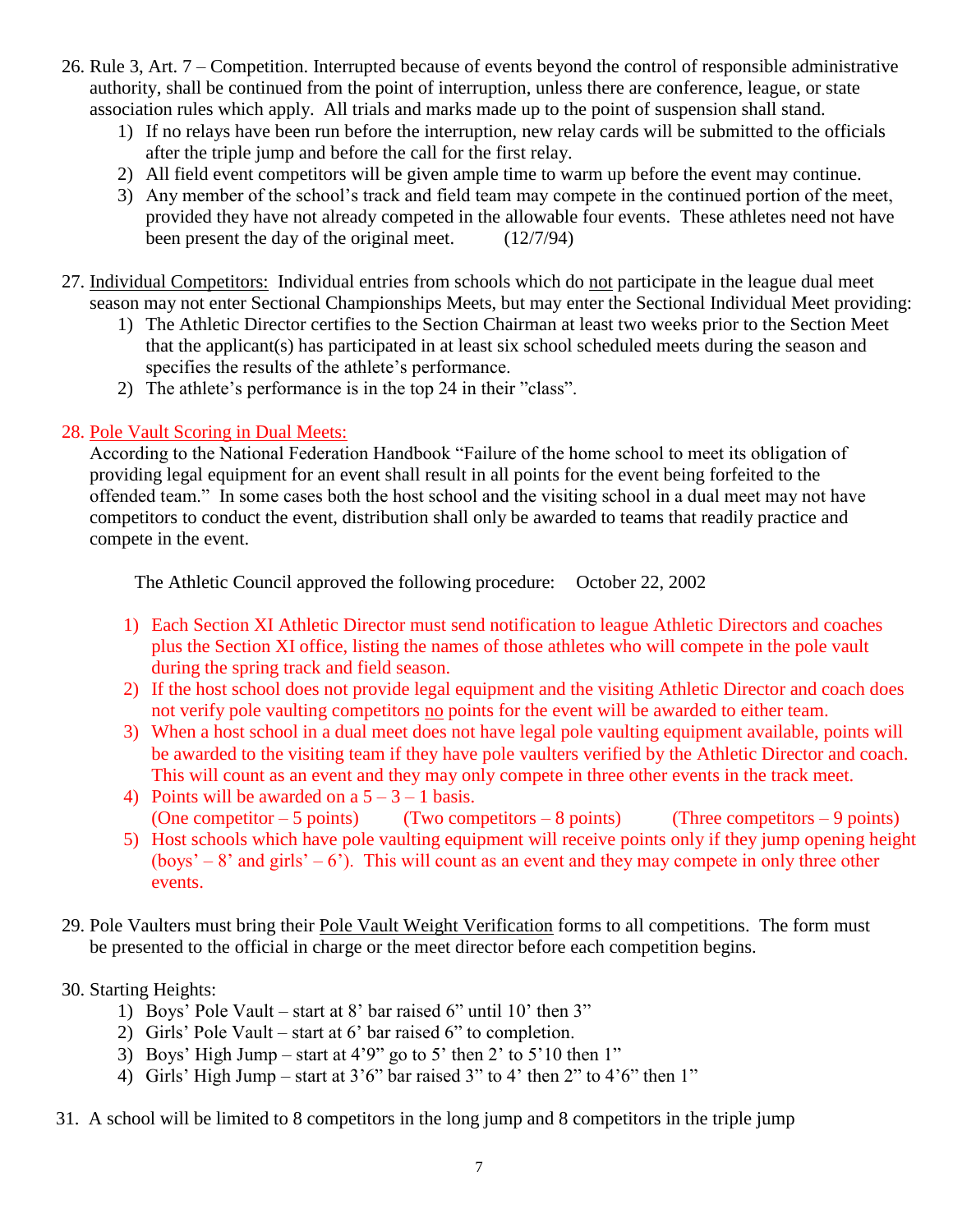# **SECTION XI TRACK & FIELD SCHEDULING INFORMATION**

| <b>First day of practice</b>      | <b>March 4, 2019</b>                         |
|-----------------------------------|----------------------------------------------|
| Number of practices needed        | 10 for a scrimmage or meet.                  |
| <b>Number of contests allowed</b> | 16 plus Team/Individual/State Championships. |

**All athletes must have at least 6 meets to compete in the Team and Individual Championships. The only exception is if you get a medical wavier by Section XI.**

# **NEXT AVAILABLE DATE**

**In all sports, a postponed Varsity contest must be played on the "Next Available Date" (NAD). The "Next Available Date" is defined as the next available weekday (M-F) on which a contest has not previously been scheduled by either team. Saturdays and Sundays may be used by mutual agreement.** 

**In order to complete a League season, the executive director may mandate any day except Sunday as the next available date during the latter part of a season. However, the maximum number of League games per week (as listed in the sport specific exceptions to this policy) may not be exceeded.**

**Non league contests will be vacated by the direction of the Executive Director in cooperation with the chair of the sport if it becomes necessary to complete a league season.**

**Failure of a school to comply with the next available date policy will result in forfeiture. If both opposing schools will not comply, both schools will be assessed a loss.**

**A date which is vacated and/or identified for the purpose of accommodating a school's Prom or an entire grade level trip prior to the deadline for schedule changes will not be considered a next available playing date.**

**Boys and Girls Track are exempted from this policy during the spring recess only.**

## **Track and Cross Country Exceptions**

**The "Next Available Date" for these sports is defined as the next available weekday, Monday – Thursday on which a contest has not previously been scheduled by either team.**

**Teams are not mandated to compete:**

**On consecutive days except when necessary to complete the season.**

**More than three times per week (Monday – Saturday)** 

**Schools may mutually agree to reschedule the contest earlier than prescribed by this policy.**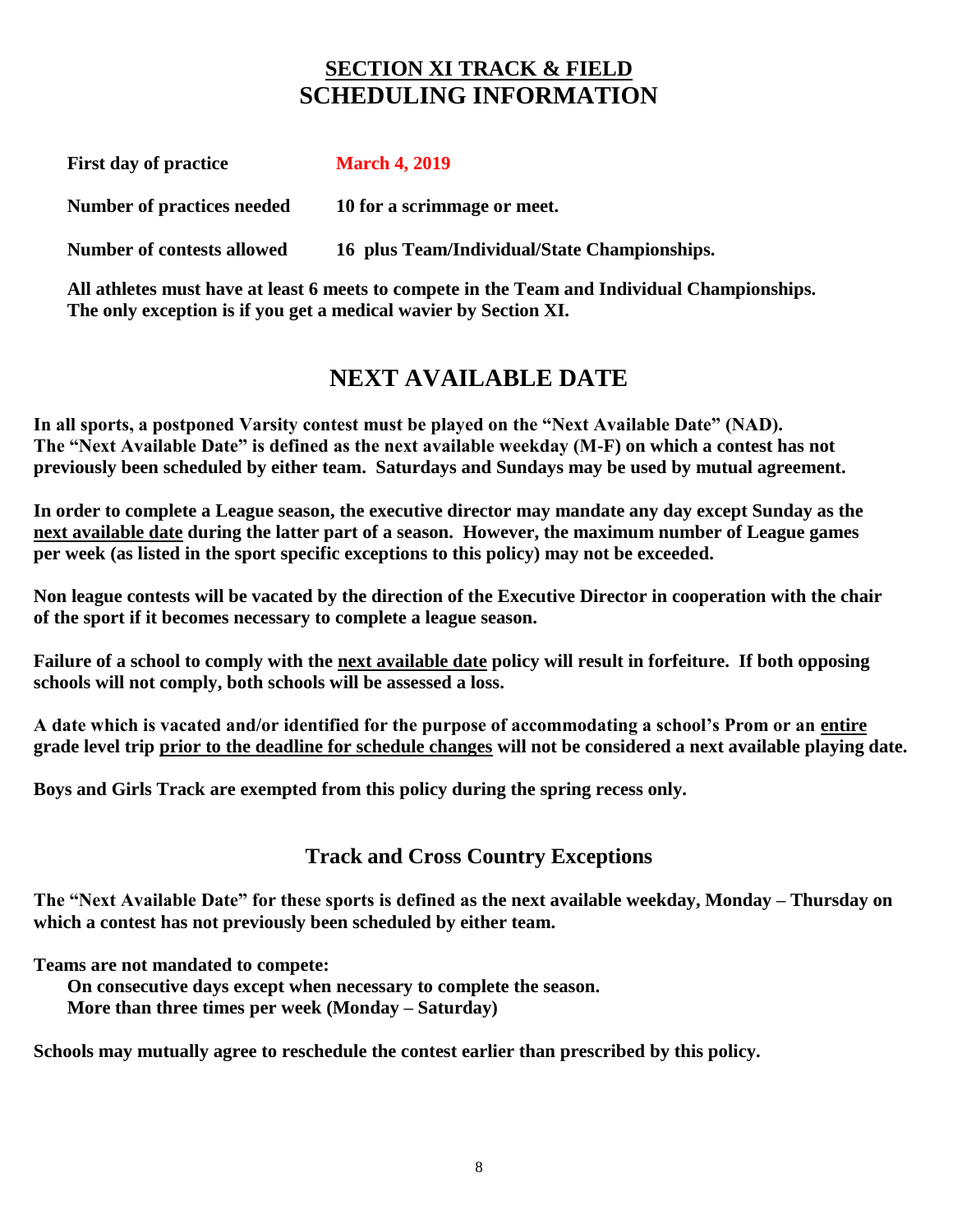# **Order of Events for Dual Meets**

**The High Jump, Pole Vault, and Shot Put followed by the Discus will start at the same time.**

## **BOYS EVENTS GIRLS EVENTS**

**1600 Meter Walk (non-scoring) Triple Jump Long Jump 100 Meter High Hurdles 110 Meter High Hurdles 1500 Meter Run 1600 Meter Run 400 Meter Run 100 Meter Dash 100 Meter Dash 400 Meter Dash 1500 Meter Walk 800 Meter Run 800 Meter Run 400 Intermediate Hurdles 200 Meter Dash 200 Meter Dash 400 Intermediate Hurdles 3200 Meter Run 3000 Meter Run Triple Jump Long Jump**

**3200 Meter Relay 400 Meter Relay 1600 Meter Relay 1600 Meter Relay 400 Meter Relay 3200 Meter Relay**

# **Order of Events for Combined Dual Meets**

**Events are normally run Girls' then Boys' except the Long and Triple Jumps Girls Triple Jump – Boys Long Jump – Girls Long Jump – Boys Triple Jump**

- **1) 400 Intermediate Hurdles**
- **2) 1500/1600 Meter Run\***
- **3) 100/110 Meter High Hurdles**
- **4) 400 Meter Dash**
- **5) 100 Meter Dash**
- **6) 1500/1600 Meter Walk\***
- **7) 800 Meter Run**
- **8) 200 Meter Dash**
- **9) 3000/3200 Meter Run\***
- **10) 400 Meter Relay**
- **11) 1600 Meter Relay**
- **12) 3200 Meter Relay**

**\* contested at same time**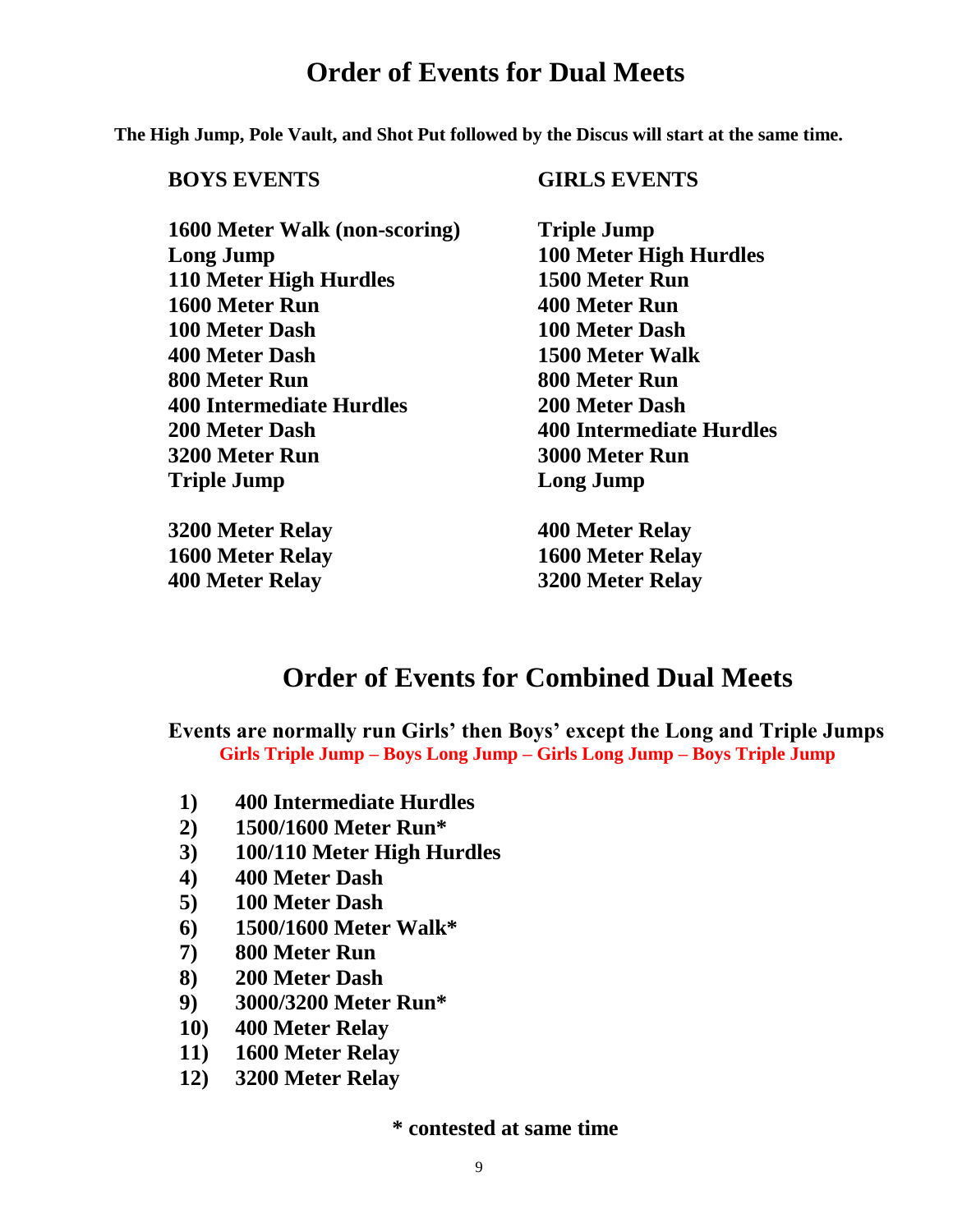# **SECTION XI DIVISION CHAMPIONSHIPS**

**Seed performances must be verified prior to seeding meeting.** 

#### **SEEDING MEETING: Thursday, May 16, 2019 Dawnwood Middle School 7:00 PM**

**Entries for the Section XI Division Championships Meet and Individual Championships (State Qualifier) must be received 48 hours prior to the seeding meeting. All entries will be submitted on-line using the following web site. [www.just-in-time-racing.com](http://www.just-in-time-racing.com/) It's the coach's responsibility to make sure that his/her entry is in on time. Your on-line entry is your official entry. Save your online entry, as it's your proof that your athletes were properly entered. Failure to do so denies your right to appeal. Entries will be posted at 12:00 noon.**

**The first four runners on a relay must have run the stated seedtime. All seeds must be verified. No seed adjustments will be permitted unless you had a contest that day. Scratching is permitted at the seeding meeting. Any athlete that scratches or misses their event the day of the meet will not be allowed to compete in the remainder of the meet.**

**\*An athlete may compete in four events. Athletes shall not be entered in more then four events, excluding relays. Athletes must compete in all open events that they have entered.**

**The Division Championship meet is a two-day meet. Division Champions will be crown. Medals will be given to the top four in each event in each Division.**

**EVENTS: The maximum amount of contestants in each Division is 18 individuals and 18 relays in each event.**

**Divisions will be determined by enrollment and adjustments will be made each year.**

**Division 1 (1350 and Higher) Division 2 (1349 – 800) Division 3 (799 and Lower)**

**All schools will be permitted three relay teams regardless of performance. A school cannot have two relays in one event. Relay cards should list all competitors (6) with their competitor numbers. First four runners must have run seedtime.**

**Seeded sections will run/jump/throw last unless otherwise noted.**

**Pentathlon: Athletes may not compete in any other event. You must provide an actual/estimated score (seed). One pentathlon athlete per school. A second may be considered if capable of scoring 1800 points. No school will be permitted more then two competitors. 100m Hurdle time will be used to seed athletes. Pentathlon high jump will start at 1.22m (4'0") and then increments of 5cm's.**

**Steeplechase: When the Steeplechase is conducted at a different site and date, those athletes can not run the 1500m run.**

**SCORING:**  $(10-8-6-4-2-1)$ 

#### **Clerking Responsibilities:**

- **a. All competitors are to report promptly to the clerking area or send a stand-in once the event is called. It's the athlete's responsibility to clerk in on time. Once the event is clerked, the event is closed. Athletes are reminded that there should be no talking in the clerking area when the official is talking. The athlete could be dismissed for noncompliance.**
- **b. Athletes should come to the clerking area ready to compete (running apparel and shoes).**
- **c. It's the athlete's responsibility to notify the clerk if she/he is leaving the clerking area to compete in a filed event.**

**Field events: (LJ, TJ, AND SP) seven competitors return to the finals. In the finals you are not permitted to jump or throw out of turn. A competitor will be given ten minutes, from the time he/she notifies the field event official permission to compete or clerk in another event. The high jump and pole vault bar will not wait for anyone.**

\***High jump will start at a height of 4'6" – 4' 8" – 4'10" – 5' and 1" thereafter.**

**\*Pole Vault will start at a height of 7'6 - 8' – 8'6 – 9' – 9'6 – 10' and 3" thereafter.** 

**Jury of Appeals: All League Representatives**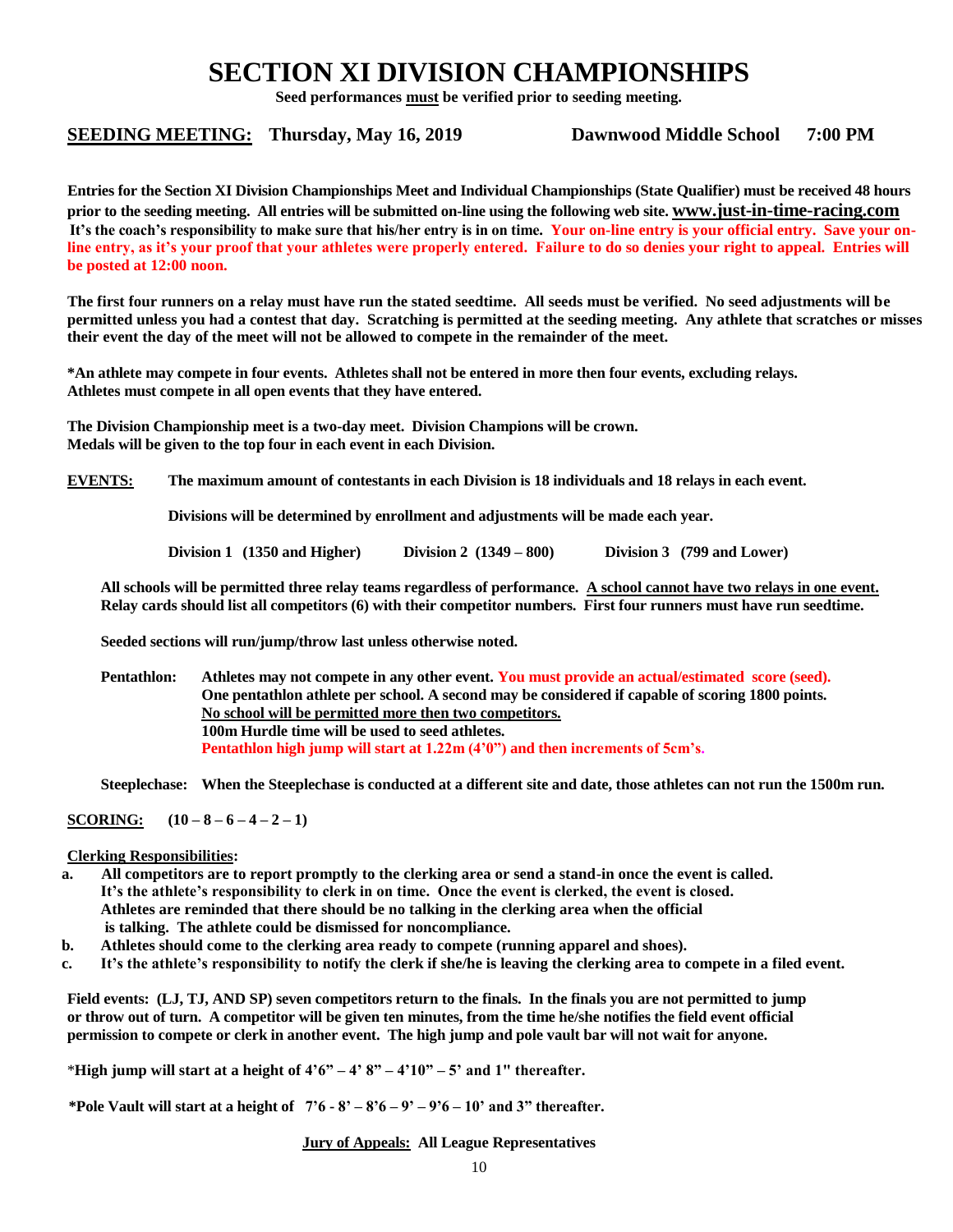## **GIRLS' DIVISION CHAMPIONSHIP**

## **TENTATIVE TIME SCHEDULE Ward Melville High School**

### **THE MEET WILL NOT RUN MORE THAN 15 MINUTES AHEAD OF SCHEDULE**

|                                      |                                                           | 3:00                                                               | <b>Clerking Begins</b> |
|--------------------------------------|-----------------------------------------------------------|--------------------------------------------------------------------|------------------------|
| <b>Pentathlon 100m Hurdles</b>       |                                                           | 3:10                                                               | 2000m Steeplech        |
|                                      |                                                           | 3:50                                                               | 100m High Hur          |
| 100m Dash                            |                                                           | 4:00                                                               | 100m Dash              |
| 400m Dash                            |                                                           | 4:05                                                               | <b>1500m Run</b>       |
|                                      |                                                           | 4:30                                                               | 400m dash              |
|                                      |                                                           | 4:40                                                               | *Pentathlon 800        |
| 800m Run                             |                                                           | 5:05                                                               | 400m Hurdles           |
| <b>3000m Run</b><br><b>Unseeded</b>  |                                                           | 5:15                                                               | 200m Dash              |
| 200m Dash                            |                                                           | 5:25                                                               | 1500m Walk             |
| <b>400m Hurdles</b>                  |                                                           | 6:10                                                               | 3200m Relay<br>4       |
| <b>3000m Run</b><br>3 sections       |                                                           | 6:50                                                               | 400m Relay             |
|                                      |                                                           | 7:05                                                               | 1600m Relay            |
| 1600m Relay<br><b>3 Turn Stagger</b> |                                                           |                                                                    |                        |
|                                      | <b>Clerking Begins</b><br>100m High Hurdles<br>400m Relay | (S)<br>(S)<br>(S)<br>(F)<br>(F)<br>(S)<br>(S)<br>(F)<br>(S)<br>(S) |                        |

#### **Monday, May 20, 2019 Wednesday, May 22, 2019**

| 3:00 | <b>Clerking Begins</b>              |     | 3:00 | <b>Clerking Begins</b> |                       |     |
|------|-------------------------------------|-----|------|------------------------|-----------------------|-----|
| 3:10 | <b>Pentathlon 100m Hurdles</b>      |     | 3:10 | 2000m Steeplechase     | 3 sections            | (F) |
| 3:30 | 100m High Hurdles                   | (S) | 3:50 | 100m High Hurdle       |                       | (F) |
| 3:50 | 100m Dash                           | (S) | 4:00 | 100m Dash              |                       | (F) |
| 4:10 | 400m Dash                           | (S) | 4:05 | <b>1500m Run</b>       | 4 sections            | (F) |
|      |                                     |     | 4:30 | 400m dash              |                       | (F) |
|      |                                     |     | 4:40 | *Pentathlon 800m Run   |                       | (F) |
| 4:30 | 800m Run                            | (F) | 5:05 | 400m Hurdles           |                       | (F) |
| 4:55 | <b>3000m Run</b><br><b>Unseeded</b> | (F) | 5:15 | 200m Dash              |                       | (F) |
| 5:10 | 200m Dash                           | (S) | 5:25 | 1500m Walk             | 3 sections            | (F) |
| 5:30 | 400m Hurdles                        | (S) | 6:10 | 3200m Relay            | 4 sections 2 Turn Box | (F) |
| 6:00 | <b>3000m Run</b><br>3 sections      | (F) | 6:50 | 400m Relay             |                       | (F) |
| 6:40 | 400m Relay                          | (S) | 7:05 | 1600m Relay            | <b>3 Turn Stagger</b> | (F) |
|      |                                     |     |      |                        |                       |     |

**800m Run Two races per Division. 2 Turn Box**

**3000m Run Top 12 in each Division will be in seeded race. Unseeded race is a mix race combining all three divisions. 1500m Run Top 12 in each Division will be in seeded race. Unseeded race is a mix race combining all three divisions. 3200m Relay Top 12 in each Division will be in seeded race. Unseeded race is a mix race combining all three divisions Steeplechase Three sections. You must have run the event ( see page 3 - 7C ) 110HH/100/200/400/400IH/400R/1600R Winner and next three (3) fastest**

**ORDER (Division 1 then Division 2 then Division 3)**

#### **\*Pentathlon 800m run will be contested after 400 meter dash**

| 3:15 | <b>Pentathlon High Jump</b> (Combined Divisions)            | 3:15        | <b>Pentathlon Long Jump</b> (Combined Divisions)           |
|------|-------------------------------------------------------------|-------------|------------------------------------------------------------|
| 3:30 | Discus (Division $1 -$ Division $2 -$ Division 3            | <b>3:30</b> | High Jump (Division $1 -$ Division $3 -$ Division 2)       |
| 3:30 | <b>Triple Jump(Division 3 – Division 1 – Division 2</b>     | 3:30        | <b>Shot Put</b> (Division $3 -$ Division $2 -$ Division 1) |
| 3:30 | <b>Pole Vault</b><br><b>(Combined Divisions)</b>            | 3:30        | Long Jump (Division $2 - Division 1 - Division 3$ )        |
| TBA  | <b>Pentathlon Shot Put will follow Pentathlon High Jump</b> |             |                                                            |

**\* If only one jumping pit is provided in Long and triple jump all jumpers will get one jump measured and all other jumpers must exceed the 12th seed to be measured. Games committee may adjust distance in case of headwind. 90 second rule will be enforced.**

**Pentathlon high jump will start at 1.22m (4'0") and then increments of 5cm's**

**-**

| Division 1 - 18 Ind/18 Relays |  | Division 2 - 18 Ind/18 Relays |  | Division 3 - 18 Ind/18 Relays |
|-------------------------------|--|-------------------------------|--|-------------------------------|
|-------------------------------|--|-------------------------------|--|-------------------------------|

**Pole Vault will be combined, but scored separately. Start at: 7'6 – 8'– 8'6" – 9' – 9'6"- 10'**

**High Jump will start at: ( 4'6 – 4'8" – 4'10" – 5' – then one inch) – if more then 18 competitors, starting height 4'8"**

**Open Long Jump will follow Pentathlon Long Jump if only one pit is provided.**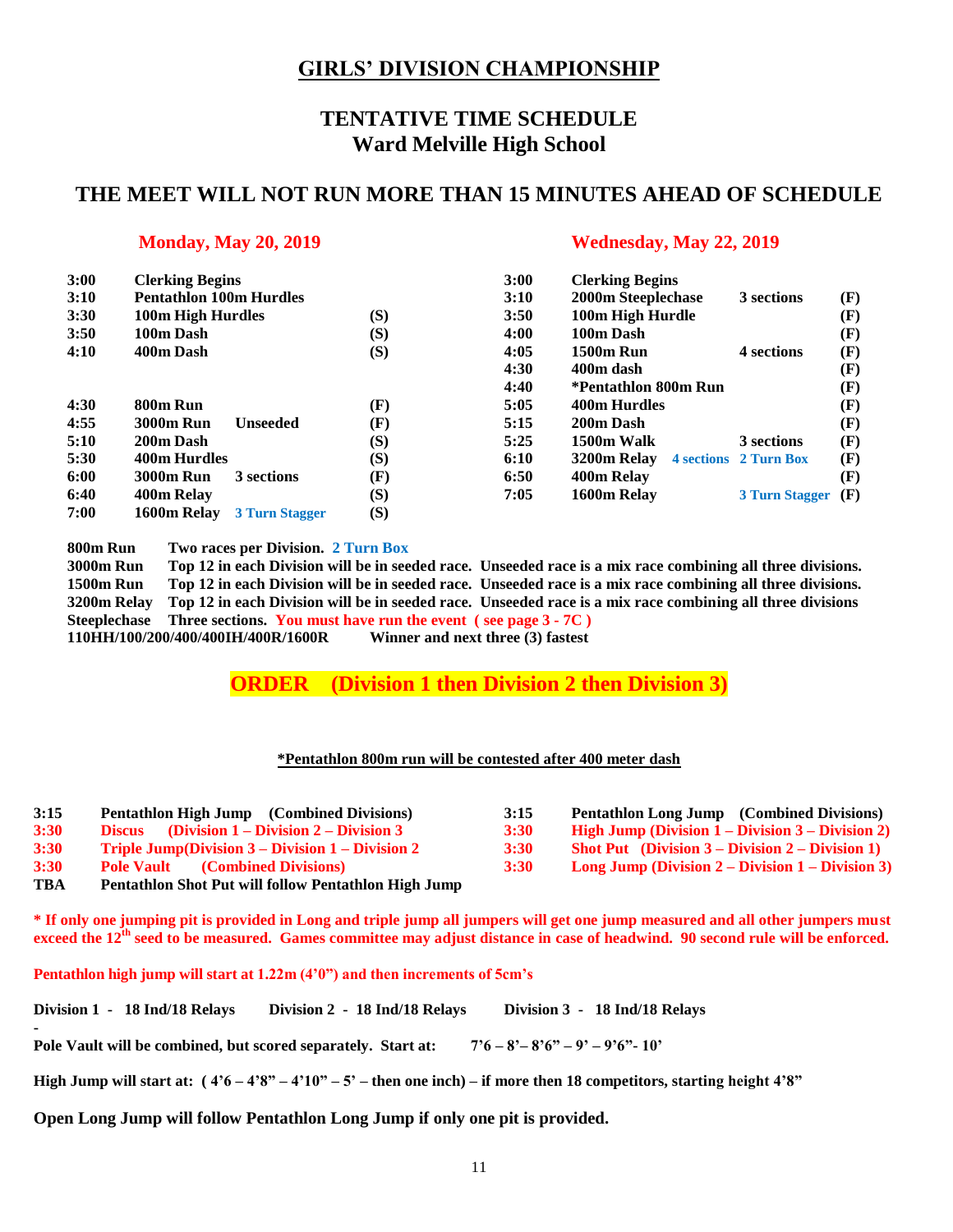#### **SECTION XI INDIVIDUAL CHAMPIONSHIP**

**Athletes must meet qualifying standards (Best of Season) to compete**

#### **SEEDING MEETING: Tuesday, May 28, 2019 TBA 5:00 PM**

**Entries for the Section XI Division Championships Meet and Individual Championships (State Qualifier) must be received 48 hours prior to the seeding meeting. All entries will be submitted on-line using the following web site. [www.just-in-time-racing.com](http://www.just-in-time-racing.com/) It's the coach's responsibility to make sure that his/her entry is in on time. The on-line entry is the official entry for the meet. Save your on-line entry, as it's your proof that your athletes were properly entered. Failure to do so denies your right to appeal. Entries will be posted at 12:00 noon.**

**The first four runners on a relay must have run the stated seedtime. All seeds must be verified. Scratching will be permitted at the seeding meeting. Any athlete that scratches or misses their event the day of the meet will not be allowed to compete in the remainder of the meet.**

**\*An athlete may compete in four events. Athletes shall not be entered in more then four events, excluding relays. Athletes must compete in all open events that they have entered.**

**The Section XI Individual Championship (State Qualifier) meet is a two-day meet.** 

**Awards will be given to the top four in each event. No scratches or additions will be permitted after the seeding meeting. Athletes entered in the Pentathlon may not compete in any other event. Athletes must be seeded with an actual/estimated score. One entry per school, however a second entry may be considered. (1800 points) Pentathlon high jump will start at 1.29m (4'3") and then increments of 5cm's. Whenever possible athletes in the same class will compete against each other. In Field Events (same flights) and Dashes (same heats in trials or semi-finals)**

#### **Determining State Qualifiers:**

**Finals overtake faster times. If no class (A & B) member qualifies for the final, then the fastest time in the semi-final is Class Champion and Qualifies for the NYSPHSAA Championships. Advancement over time.**

#### **Individual Events: Top 24 competitors**

**Each class (A & B) will receive three automatic seeds provided they meet qualifying standards (Best of Season). The remaining 18 seeds will be based on overall performances.**

**Relays Pentathlon, and Walk: Top 18 Relays, Pentathlon and Walkers – A score must be provided for all pentathletes.**

**Each class (A & B) will receive three automatic seeds. The remaining 12 seeds will be based on overall performance.**

#### **Clerking Responsibilities:**

- **a. All competitors are to report promptly to the clerking area or send a stand-in once the event is called. It's the athlete's responsibility to clerk on time. Once the event is clerked, the event is closed. Athletes are reminded that there should be no talking in the clerking area when the official is talking. The athlete could be dismissed for noncompliance.**
- **b. Athletes should come to the clerking area ready to compete (running apparel and shoes).**
- **c. It's the athlete's responsibility to notify the clerk if she/he is leaving the clerking area to compete in a filed event.**

**High Jump: Starting height is 4'8", then up 2" to 5', then 1" thereafter.** 

**Pole Vault:** Starting height is  $8' - 8'6'' - 9' - 9'6'' - 10'$  then 3" thereafter.

 **Field events: (LJ, TJ, AND SP) Top seven competitors return to the finals. In the finals you are not permitted to jump or throw out of turn. A competitor will be given ten minutes, from the time he/she notifies the field event official, permission to compete or clerk in another event.**

**Jury of Appeals: Girls' – Girls' League Representatives**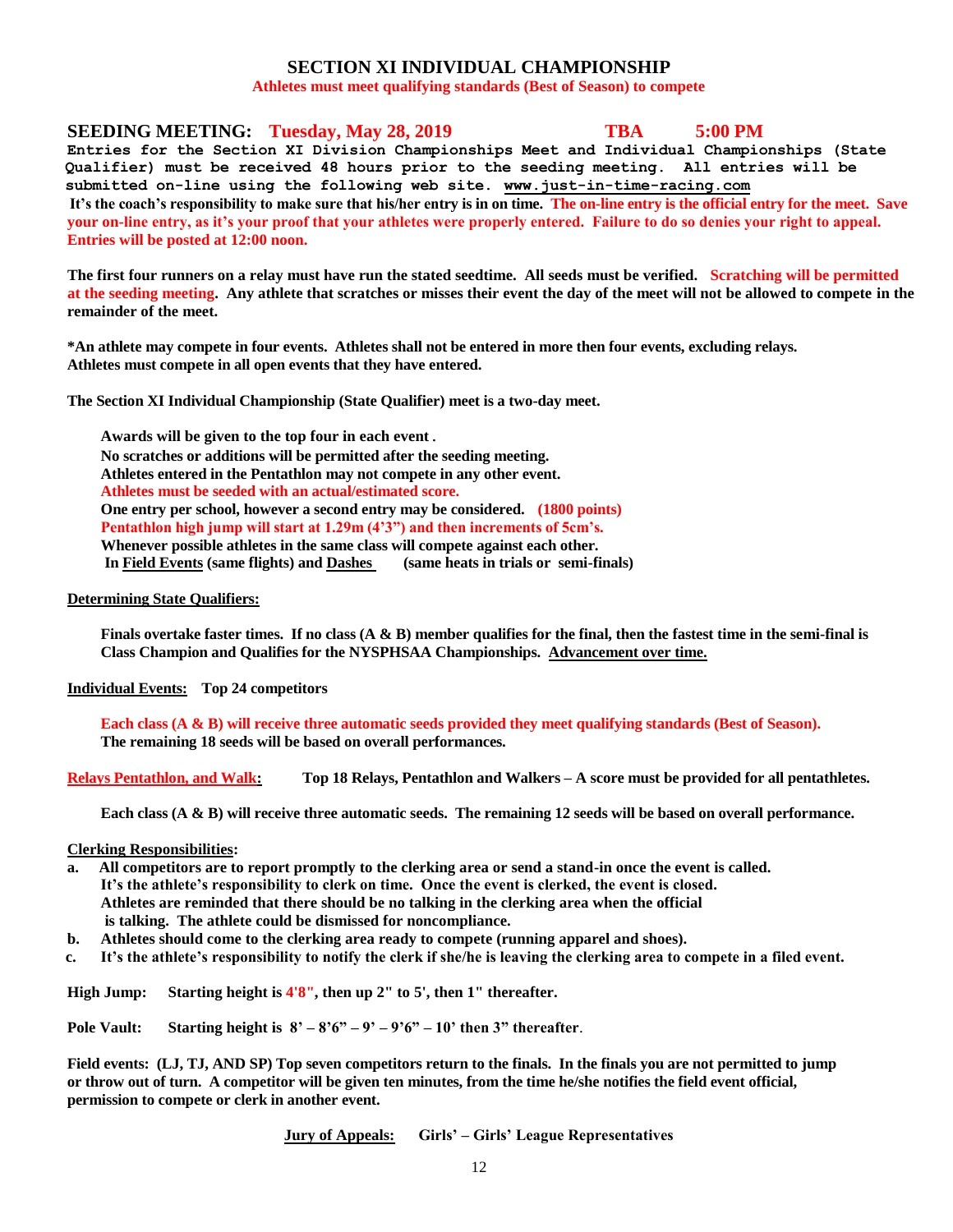# **SECTION XI TRACK & FIELD CHAMPIONSHIPS INDIVIDUAL/STATE QUALIFYING MEET**

#### **Meet may run up to 15 minutes ahead of schedule. Comsewogue High School**

#### **Friday, May 31, 2019 Saturday, June 1, 2019**

**3:00 CLERKING BEGINS 2:15 CLERKING BEGINS**

| 3:00 | <b>CLERKING BEGINS</b>                |                    |     | 2:15 | <b>CLERKING BEGINS</b>                |     |
|------|---------------------------------------|--------------------|-----|------|---------------------------------------|-----|
| 3:10 | <b>Girls' Pentathlon 100m Hurdles</b> |                    |     | 2:30 | Girls' 2000m Steeplechase             | (F) |
|      | Girls' 100m Hurdles                   |                    | (S) |      | Boys' 3000m Steeplechase              | (F) |
| 3:35 | <b>Boys' Pentathlon Hurdles</b>       |                    |     | 3:10 | Girls' 100m High Hurdles              | (F) |
|      | <b>Boys' 110m Hurdles</b>             |                    | (S) |      | <b>Boys' 110m High Hurdles</b>        | (F) |
| 3:55 | Girls' 100m Dash                      |                    | (S) | 3:20 | Girls' 100m Dash                      | (F) |
|      | Boys' 100m Dash                       |                    | (S) |      | Boys' 100m Dash                       | (F) |
| 4:15 | Girls' 400m Dash                      |                    | (S) | 3:25 | Girls' 1500m Run 2 sections           | (F) |
|      | Boys' 400m Dash                       |                    | (S) |      | Boys' 1600m Run 2 sections            | (F) |
| 4:30 | Girls' 800m                           | Final              |     | 3:50 | Girls' 400m Dash                      | (F) |
|      | Boys' 800m                            | Final              |     |      | Boys' 400m Dash                       | (F) |
| 4:50 | Girls' 200m Dash                      |                    | (S) | 3:55 | ** Boys/Girls Pentathlon 1500/800 Run | (F) |
|      | Boys' 200m Dash                       |                    | (S) | 4:15 | Girls' 400m Hurdles                   | (F) |
| 5:05 | Girls' 3000m Run                      | <b>Unseeded</b>    | (F) |      | Boys' 400m Hurdles                    | (F) |
|      | Boys' 3200m Run                       | <b>Unseeded</b>    | (F) | 4:25 | Girls' 200m Dash                      | (F) |
| 5:30 | Girls' 400m Hurdles                   |                    | (S) |      | Boys' 200m Dash                       | (F) |
|      | Boys' 400m Hurdles                    |                    | (S) | 4:30 | Girls' 1500m Walk 1 Section           | (F) |
| 5:50 | Girls 3000m Run                       | <b>Seeded</b>      | (F) |      |                                       |     |
|      | Boys' 3200m Run                       | <b>Seeded</b>      | (F) | 4:40 | Girls' 3200m Relay 2 Sections         | (F) |
| 6:15 | Girls' 4 x 100m Relay                 |                    | (S) |      | Boys' 3200m Relay 2 Sections          | (F) |
|      | Boys' 4 x 100m Relay                  |                    | (S) | 5:20 | Girls 400m Relay                      | (F) |
| 6:30 | Girls 4 x 400m Relay                  | 3 turn stagger (S) |     |      | Boys' 400m Relay                      | (F) |
|      | Boys' 4 x 400m Relay                  | 3 turn stagger (S) |     | 5:25 | Girls' 1600m Relay                    | (F) |

| 3:10 | Girls' Pentathion 100m Hurdles  |                        |     | 2:30 | Girls' 2000m Steeplechase             | (F) |
|------|---------------------------------|------------------------|-----|------|---------------------------------------|-----|
|      | Girls' 100m Hurdles             |                        | (S) |      | Boys' 3000m Steeplechase              | (F) |
| 3:35 | <b>Boys' Pentathlon Hurdles</b> |                        |     | 3:10 | Girls' 100m High Hurdles              | (F) |
|      | <b>Boys' 110m Hurdles</b>       |                        | (S) |      | <b>Boys' 110m High Hurdles</b>        | (F) |
| 3:55 | Girls' 100m Dash                |                        | (S) | 3:20 | Girls' 100m Dash                      | (F) |
|      | Boys' 100m Dash                 |                        | (S) |      | Boys' 100m Dash                       | (F) |
| 4:15 | Girls' 400m Dash                |                        | (S) | 3:25 | Girls' 1500m Run 2 sections           | (F) |
|      | Boys' 400m Dash                 |                        | (S) |      | Boys' 1600m Run 2 sections            | (F) |
| 4:30 | Girls' 800m                     | Final                  |     | 3:50 | Girls' 400m Dash                      | (F) |
|      | Boys' 800m                      | Final                  |     |      | Boys' 400m Dash                       | (F) |
| 4:50 | Girls' 200m Dash                |                        | (S) | 3:55 | ** Boys/Girls Pentathlon 1500/800 Run | (F) |
|      | Boys' 200m Dash                 |                        | (S) | 4:15 | Girls' 400m Hurdles                   | (F) |
| 5:05 | Girls' 3000m Run                | <b>Unseeded</b>        | (F) |      | Boys' 400m Hurdles                    | (F) |
|      | Boys' 3200m Run                 | <b>Unseeded</b>        | (F) | 4:25 | Girls' 200m Dash                      | (F) |
| 5:30 | Girls' 400m Hurdles             |                        | (S) |      | Boys' 200m Dash                       | (F) |
|      | Boys' 400m Hurdles              |                        | (S) | 4:30 | Girls' 1500m Walk 1 Section           | (F) |
| 5:50 | Girls 3000m Run                 | <b>Seeded</b>          | (F) |      |                                       |     |
|      | Boys' 3200m Run                 | <b>Seeded</b>          | (F) | 4:40 | Girls' 3200m Relay 2 Sections         | (F) |
| 6:15 | Girls' 4 x 100m Relay           |                        | (S) |      | Boys' 3200m Relay 2 Sections          | (F) |
|      | Boys' 4 x 100m Relay            |                        | (S) | 5:20 | Girls 400m Relay                      | (F) |
| 6:30 | Girls 4 x 400m Relay            | $3$ turn stagger $(S)$ |     |      | Boys' 400m Relay                      | (F) |
|      | Boys' 4 x 400m Relay            | 3 turn stagger (S)     |     | 5:25 | Girls' 1600m Relay                    | (F) |
|      |                                 |                        |     |      | Boys' 1600m Relay                     | (F) |

#### **Advancement Procedure**

|                                                 | 24 Athletes/Relays (8 lanes) Top two and next two fastest.        |
|-------------------------------------------------|-------------------------------------------------------------------|
|                                                 | 16 Athletes/Relays (8 lanes) Top three and next two fastest       |
| $1600 - 3200 - 800 - 4 \times 800 = 2$ Turn Box |                                                                   |
| $1500 - 3000 - Steeplechase$                    | (Must have run steeple) Page $3 - 7C$ )<br><b>Waterfall Start</b> |

**\*\*Pentathlon 1500/800 will be contested after the 400m Dash Preferred Lanes ( 4 – 5 – 3 – 6 – 2 – 7 – 1 – 8 )**

#### **FRIDAY FIELD EVENTS SATURDAY FIELD EVENTS**

| 3:15<br>3:45 | Girls' Discus<br>Girls' Pentathlon High Jump (1.29m) - Shot Put        | 2:15 | Boys' Pentathlon Long Jump followed by<br><b>Boys' Triple Jump</b> |
|--------------|------------------------------------------------------------------------|------|--------------------------------------------------------------------|
| 3:45<br>5:15 | Boys' Pentathlon Shot Put (1.53m) - High Jump<br><b>Boys' Shot Put</b> | 2:15 | Girls' Pentathlon Long Jump followed by<br>Girls' Triple Jump      |
| 3:30         | <b>Boys' Long Jump</b>                                                 | 2:15 | Boys' High Jump followed by Girls' High Jump                       |
| 3:30         | Girls' Long Jump                                                       | 2:15 | <b>Girls' Pole Vault</b>                                           |
| 3:30         | <b>Boys' Pole Vault</b>                                                | 2:15 | <b>Girls Shot Put</b>                                              |
| 5:45         | <b>Girls' Pentathlon Shot Put</b>                                      | 3:30 | <b>Boys' Discus</b>                                                |

**NEW: Coaches must enter athletes/relays that will compete in the state meet on-line by Sunday, noon**